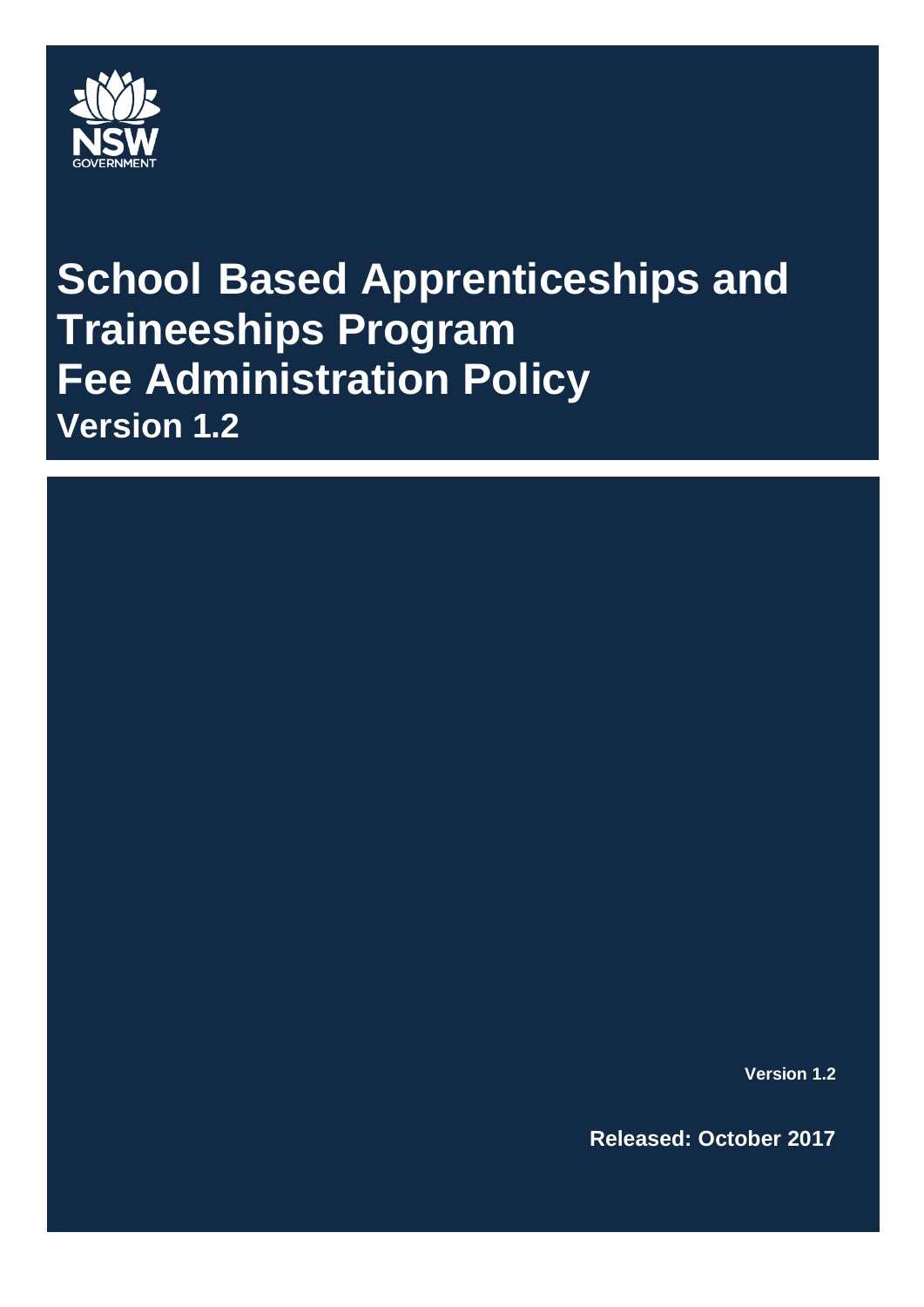© State of New South Wales through Department of Industry 2017. The information contained in this publication is based on knowledge and understanding at the time of writing (October 2017). However, because of advances in knowledge, users are reminded of the need to ensure that the information upon which they rely is up to date and to check the currency of the information with the appropriate officer of the Department of Industry or the user's independent adviser.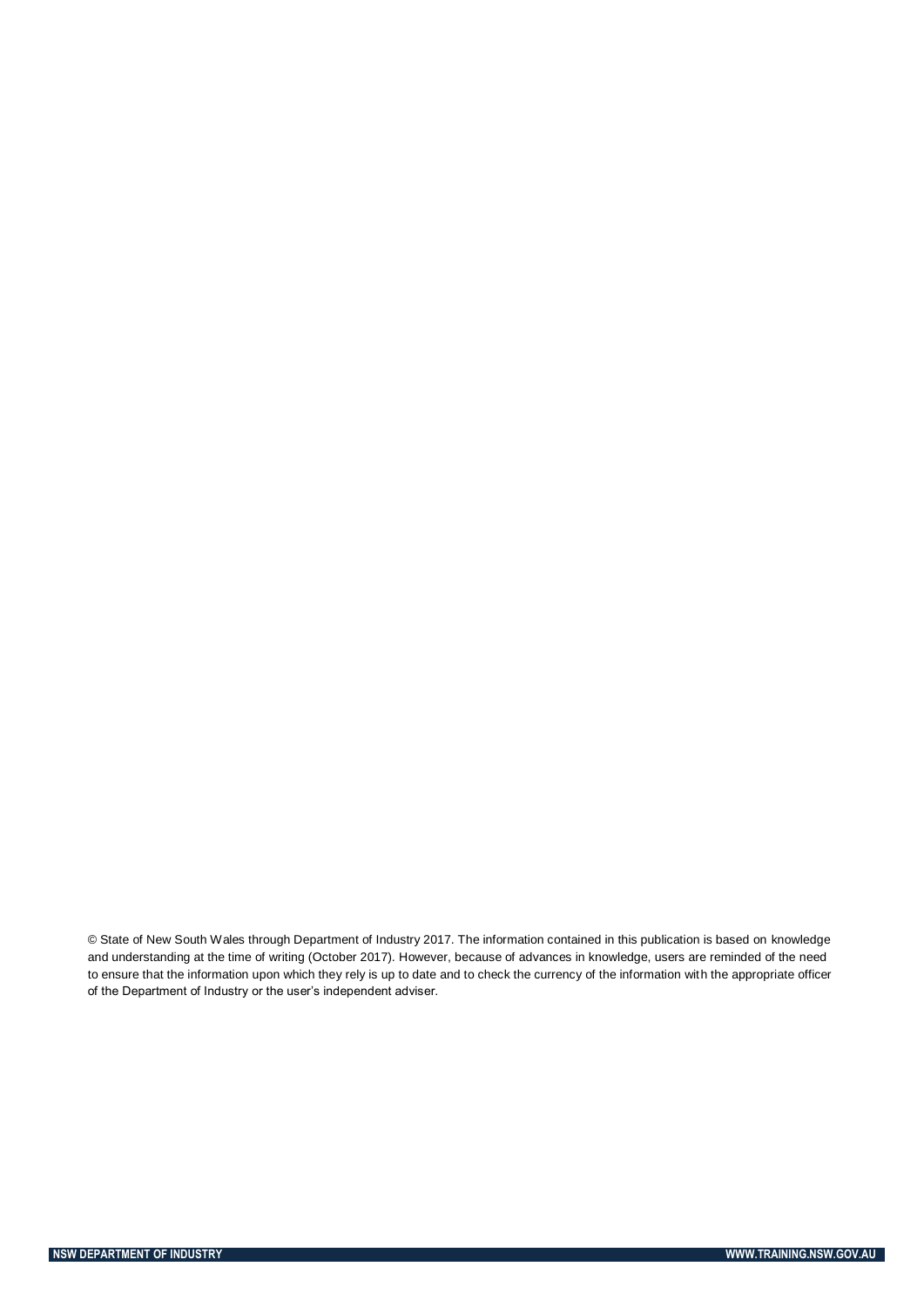# Contents

| Calculating and adjusting fees for recognition of prior learning and credit transfer  3                                                                                                       |  |
|-----------------------------------------------------------------------------------------------------------------------------------------------------------------------------------------------|--|
|                                                                                                                                                                                               |  |
|                                                                                                                                                                                               |  |
|                                                                                                                                                                                               |  |
|                                                                                                                                                                                               |  |
|                                                                                                                                                                                               |  |
|                                                                                                                                                                                               |  |
|                                                                                                                                                                                               |  |
|                                                                                                                                                                                               |  |
|                                                                                                                                                                                               |  |
|                                                                                                                                                                                               |  |
|                                                                                                                                                                                               |  |
|                                                                                                                                                                                               |  |
|                                                                                                                                                                                               |  |
|                                                                                                                                                                                               |  |
|                                                                                                                                                                                               |  |
|                                                                                                                                                                                               |  |
|                                                                                                                                                                                               |  |
|                                                                                                                                                                                               |  |
|                                                                                                                                                                                               |  |
|                                                                                                                                                                                               |  |
| School Based Apprenticeships and Traineeships Program Fee Administration Policy  11                                                                                                           |  |
|                                                                                                                                                                                               |  |
|                                                                                                                                                                                               |  |
| Appendix 1: Proof of eligibility for school based apprentices and trainees - Acceptable evidence<br>(Should be read in conjunction with the "Proof of Eligibility for Fee Status" section) 13 |  |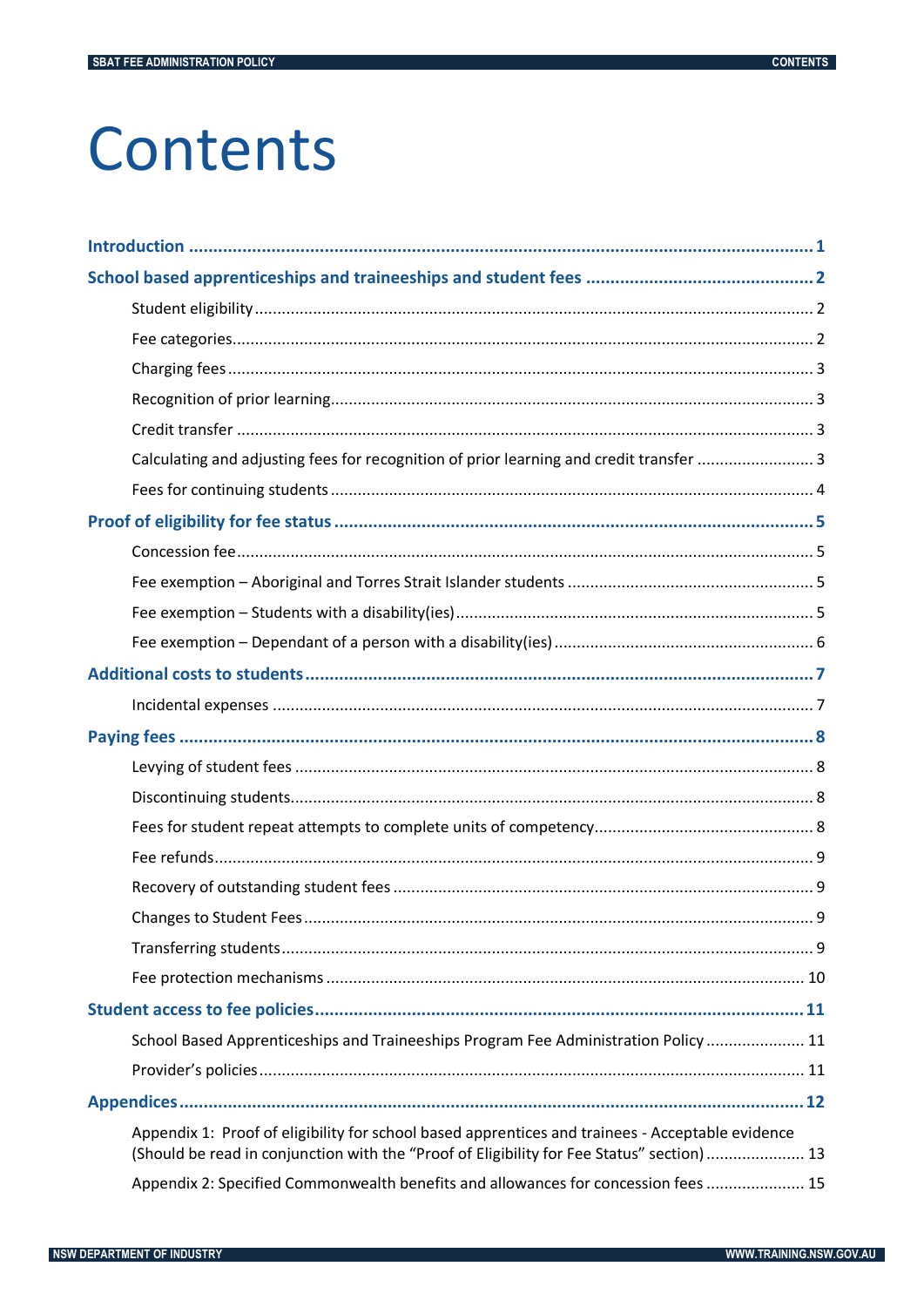# <span id="page-3-0"></span>Introduction

This policy sets out the requirements for the application and management of student fees under the School Based Apprenticeships and Traineeships Program.

This policy should be read in conjunction with the following documents:

- **Smart and Skilled Terms and Conditions**
- **Smart and Skilled Operating Guidelines**
- **Any other relevant Smart and Skilled policy documents.**

In this document a reference to a student means a NSW school based apprentice or NSW school based trainee.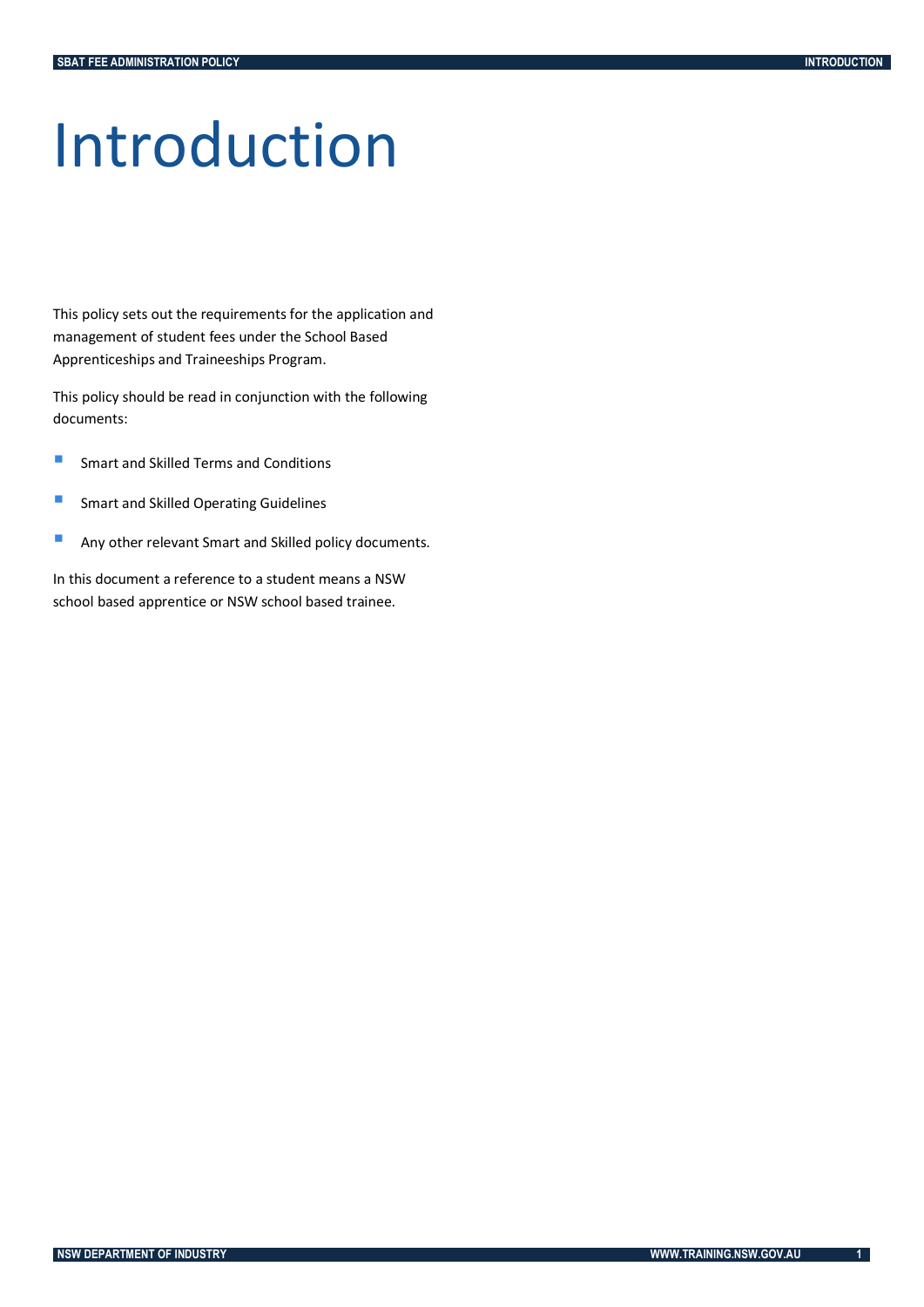# <span id="page-4-0"></span>School based apprenticeships and traineeships and student fees

Under the School Based Apprenticeships and Traineeships Program the payment to the Provider is made up of the student fee and the subsidy from the government. Student fees are:

- set for the whole qualification, not annual or semester fees
- set for the student and the qualification and will be the same regardless of the Provider chosen.

# <span id="page-4-1"></span>**Student eligibility**

To be eligible to be subsidised to undertake a qualification under the School Based Apprenticeships and Traineeships Program an individual must be a NSW school based apprentice or school based trainee, and the qualification must support the school based apprentice or trainee's apprenticeship or traineeship and be listed on the NSW Skills List as an apprenticeship or traineeship qualification.

# <span id="page-4-2"></span>**Fee categories**

There are different categories of student fees, based on the qualification and the characteristics of the school based apprentice or trainee.

The student fee categories are:

- 1. Apprenticeship or traineeship
- 2. Concession

3. Exemption

#### **Apprenticeship fees**

Are the same for school based apprenticeship qualifications as for the relevant apprenticeship qualification under Smart and Skilled..

#### **Traineeship fees**

Are the same for school based traineeship qualifications as for the relevant traineeship qualification under Smart and Skilled..

#### **Concession fees**

Concession fees are discounted fees for disadvantaged students charged as a flat fee for the qualification level.

A school based apprentice or trainee who receives a specified Commonwealth benefit or allowance at the time of enrolment is eligible for a concession fee for a qualification up to and including Certificate IV.

The concession fee is also available to a school based apprentice or trainee who is a dependant of a person receiving a specified Commonwealth benefit or allowance. In order for the school based apprentice or trainee to be eligible for a concession, the person who the school based apprentice or trainee is a dependant of must be receiving the benefit or allowance at the time of enrolment.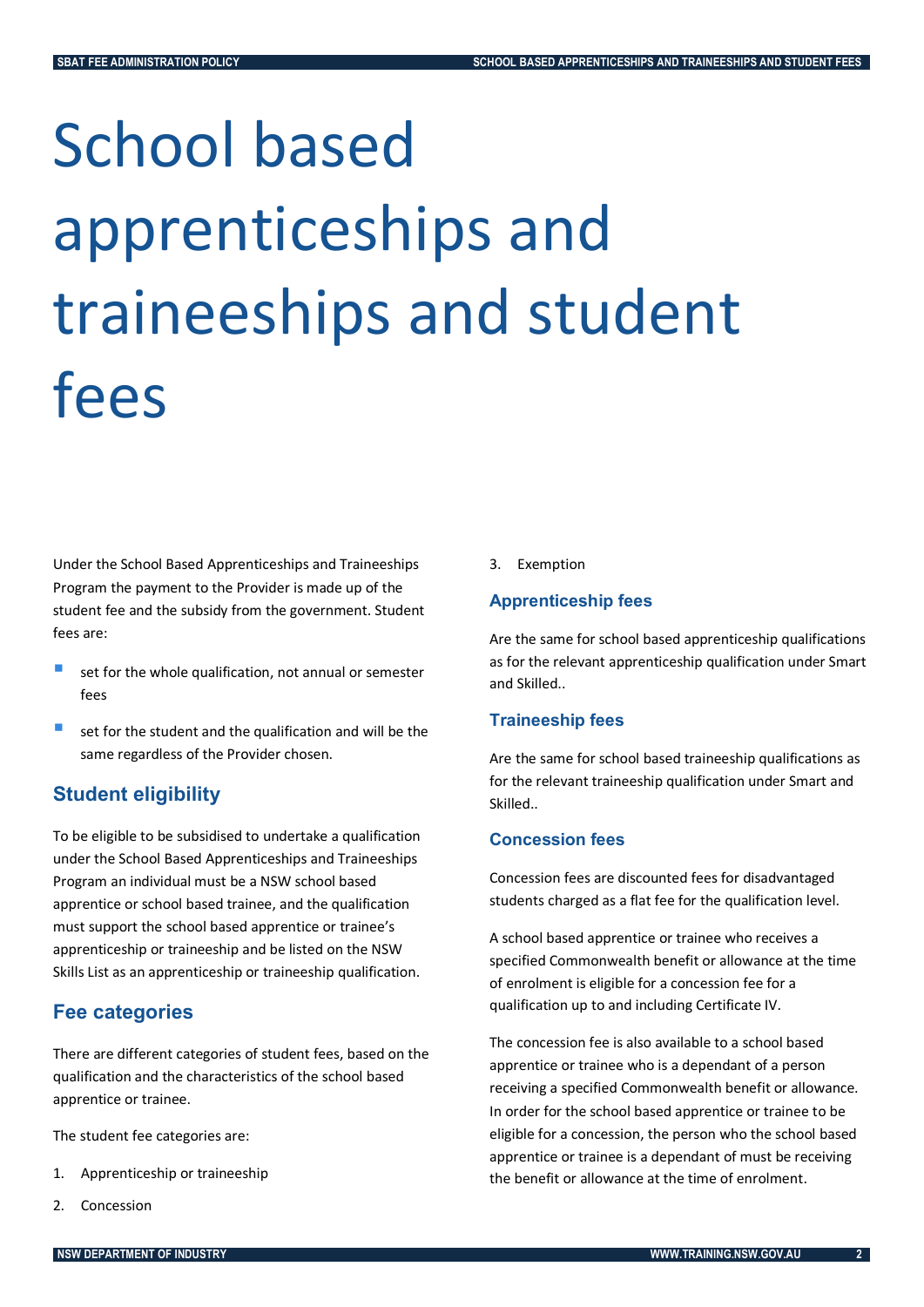#### **Fee exemptions**

School based apprentice or trainees who qualify for a fee exemption are:

- Australian Aboriginal and/or Torres Strait Islander people
- people with a disability(ies) (that is people who meet the disability fee exemption criteria). Details are in the 'Proof of eligibility for fee status' section.

### <span id="page-5-0"></span>**Charging fees**

The Provider must assess the student's fee eligibility and where the student is not fee exempt charge the relevant student fee set by the NSW Government. The criteria for determining eligibility for a fee exemption or concession can be found in the 'Proof of eligibility for fee status' section.

The relevant fee can be confirmed during the Notification of Enrolment when the Provider enters the student data into the School Based Apprenticeship and Traineeship Enrolment facility on STS Online and a SID is issued. See also section on Levying of Fees in the Paying Fees section.

# <span id="page-5-1"></span>**Recognition of prior learning**

Where an eligible student is granted recognition of prior learning (RPL) for one or more units of competency, the qualification price will be adjusted and a new student fee determined.

The qualification price is based on both fixed and variable costs. The fixed cost of the qualification will be reduced by 50 per cent of the proportion of units of competency granted RPL. The variable cost will be reduced by 50 per cent of the total cost of the units of competency granted RPL.

Once the adjusted qualification price is calculated, the new student fee will be determined at the same percentage of the price as the original student fee for that course (i.e. adjusted qualification price x fee percentage).

Where RPL for a unit (or units) of competency is assessed by the Provider and only partially granted as some training delivery is still required, there is no reduction in the student fee.

### <span id="page-5-2"></span>**Credit transfer**

Where an eligible student is granted a credit transfer (CT) for one or more units of competency, the qualification price will be adjusted and a new student fee determined.

The fixed cost of the qualification will be reduced by the proportion of units of competency given credit transfer. The variable cost will be reduced by the total cost of each unit of competency granted credit transfer.

Once the adjusted qualification price is calculated, the new student fee will be determined at the same percentage of the price as the original student fee for that course (i.e. adjusted qualification price x fee percentage).

# <span id="page-5-3"></span>**Calculating and adjusting fees for recognition of prior learning and credit transfer**

Where RPL and/or credit transfer is granted, the Provider must report the outcome for the relevant unit(s) of competency in the training activity data file submitted to the Department via eReporting. The Department will make adjustments to the subsidy payment and advise the Provider of the new student fee. The Provider must take all necessary steps to advise those stakeholders responsible for paying the fee of the new fee and to adjust the fee levied, including adjustments to subsequent fee payment instalments.

The Provider must sight appropriate evidence, such as a testamur or a USI transcript to grant credit transfer.

# **Fee for concession students where recognition of prior learning and/or credit transfer has been awarded.**

Where a student is eligible for a concession and has been awarded RPL and/or CT, if the adjusted apprenticeship or traineeship fee is lower than the concession fee, they will pay the adjusted apprenticeship or traineeship fee.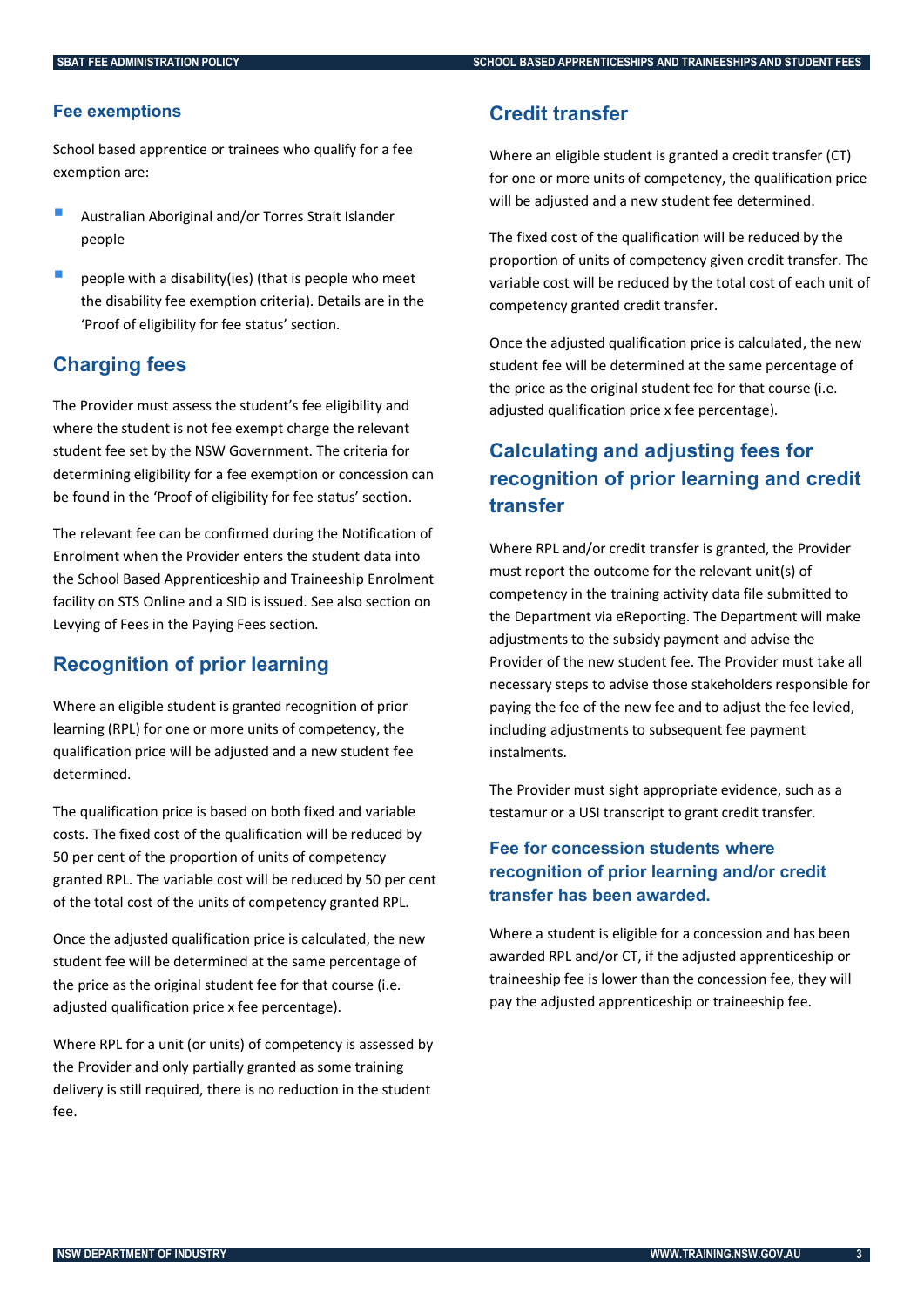#### <span id="page-6-0"></span>**Fees for continuing students**

These are the fee rules for school based apprentices and trainees who began training before 1 January 2017 and are continuing their training.

### **Continuing school based apprentices and trainees**

Student fees under Smart and Skilled are for the whole qualification and should be determined at, and therefore apply until the student has completed training in that qualification. Additional fees must not be charged if the fee for the qualification increases from one activity period or year to the next.

#### **Continuing school based apprentices and trainees who started training before 2015**

Eligible school based apprentices and trainees who started government-subsidised training before 1 January 2015, and who continued into 2015, would have paid a transition fee to continue their training. This fee was based on the proportion of the course the student had left to complete at the time based on the total nominal hours as determined by the Provider. As this fee was for the remainder of their training, an additional fee will not be charged for the student to continue their training.

Further information about the calculations for transition fees are in Appendix 2 of the School Based Apprenticeships and Traineeships Program Fee Administration Policy 2015 (this can be accessed at

[www.training.nsw.gov.au/smartandskilled/contract\\_policy.](http://www.training.nsw.gov.au/smartandskilled/contract_policy.html) [html\)](http://www.training.nsw.gov.au/smartandskilled/contract_policy.html).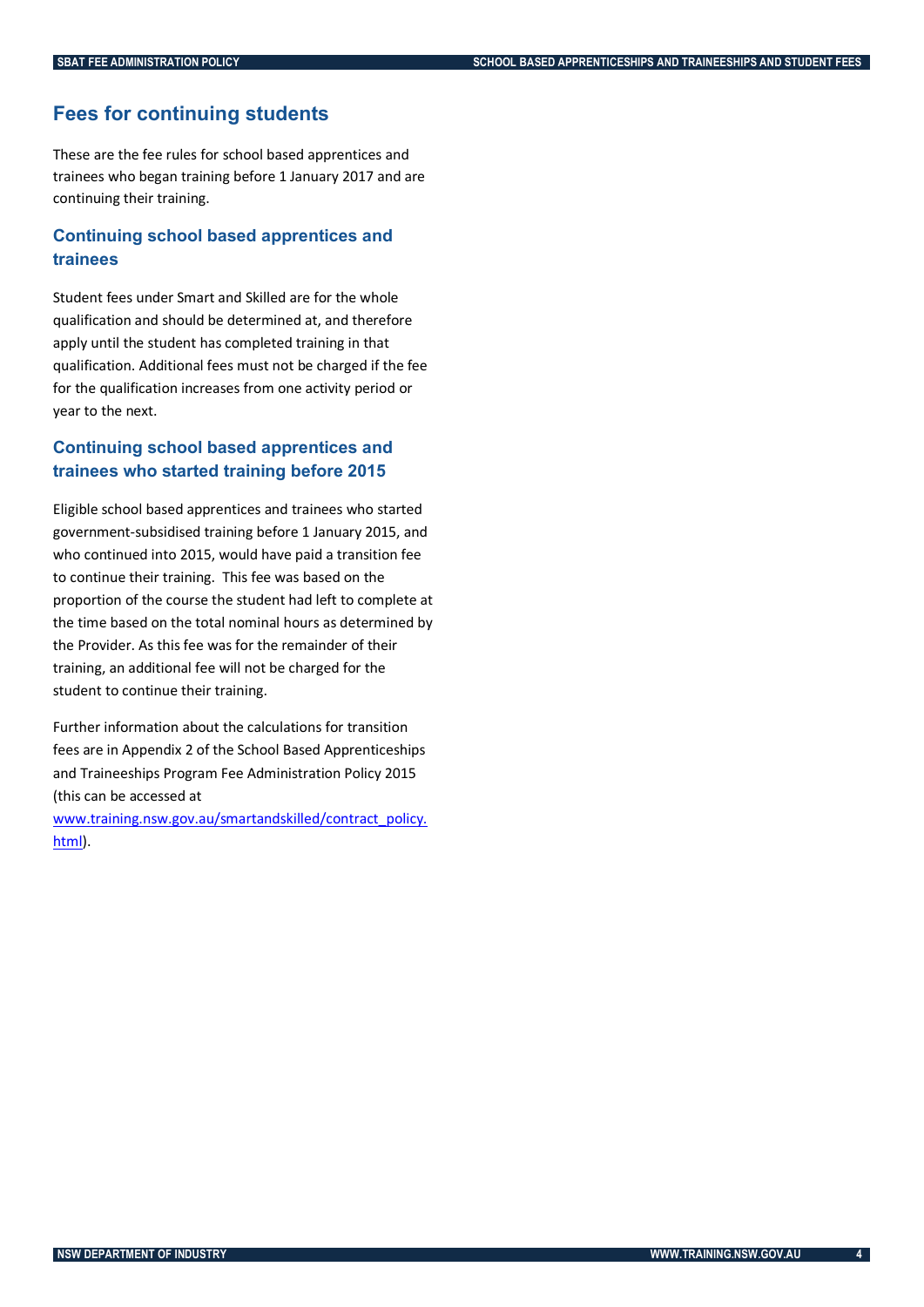# <span id="page-7-0"></span>Proof of eligibility for fee status

This section should be read in conjunction with Appendix 1.

An individual must declare that information provided with regard to eligibility is true, accurate, complete and not misleading.

Additionally, for some fee types an individual may be required to provide evidence to support their eligibility for their fee type. The Provider must sight or maintain certain evidence as detailed in this section and in Appendix 1. Details of acceptable evidence are included in Appendix 1.

# <span id="page-7-1"></span>**Concession fee**

Proof of eligibility is required.

The recipient of a specified Commonwealth benefit or allowance must provide the following proof of eligibility for a concession:

- **a** letter from the Department of Human Services (Centrelink) confirming receipt of the benefit. The letter should clearly show the Centrelink Reference Number (CRN) and the benefit or allowance category; or
- a current concession card that shows the CRN and clearly shows the benefit or allowance category; or
- a current Centrelink income statement that clearly shows the CRN and the benefit or allowance category and the CRN; or
- any other evidence that clearly shows the CRN and the benefit or allowance category.

An individual who is seeking a concession as a dependant of someone who is receiving a specified Commonwealth benefit or allowance must provide documentary evidence that Centrelink recognises the individual as a dependant.

The evidence should clearly show the CRN of the benefit or welfare recipient.

A list of the specified Commonwealth benefits and allowances is at Appendix 2.

# <span id="page-7-2"></span>**Fee exemption – Aboriginal and Torres Strait Islander students**

Australian Aboriginal and Torres Strait Islander students prove their status and eligibility for a fee exemption through descent, self-identification and community identification. Students will need to declare their status and be able to provide documentary evidence of community identification, if required.

# <span id="page-7-3"></span>**Fee exemption – Students with a disability(ies)**

Proof of eligibility is required.

Students who seek a fee exemption on the basis of disability will need to provide:

- a letter from Centrelink confirming receipt of the Disability Support Pension. The letter should clearly show the Centrelink Reference Number (CRN); or
- a current Centrelink income statement for the Disability Support Pension, which clearly shows that income is for the disability pension and also shows the CRN; or
- any other evidence that clearly shows the CRN and confirms receipt of the Disability Support Pension; or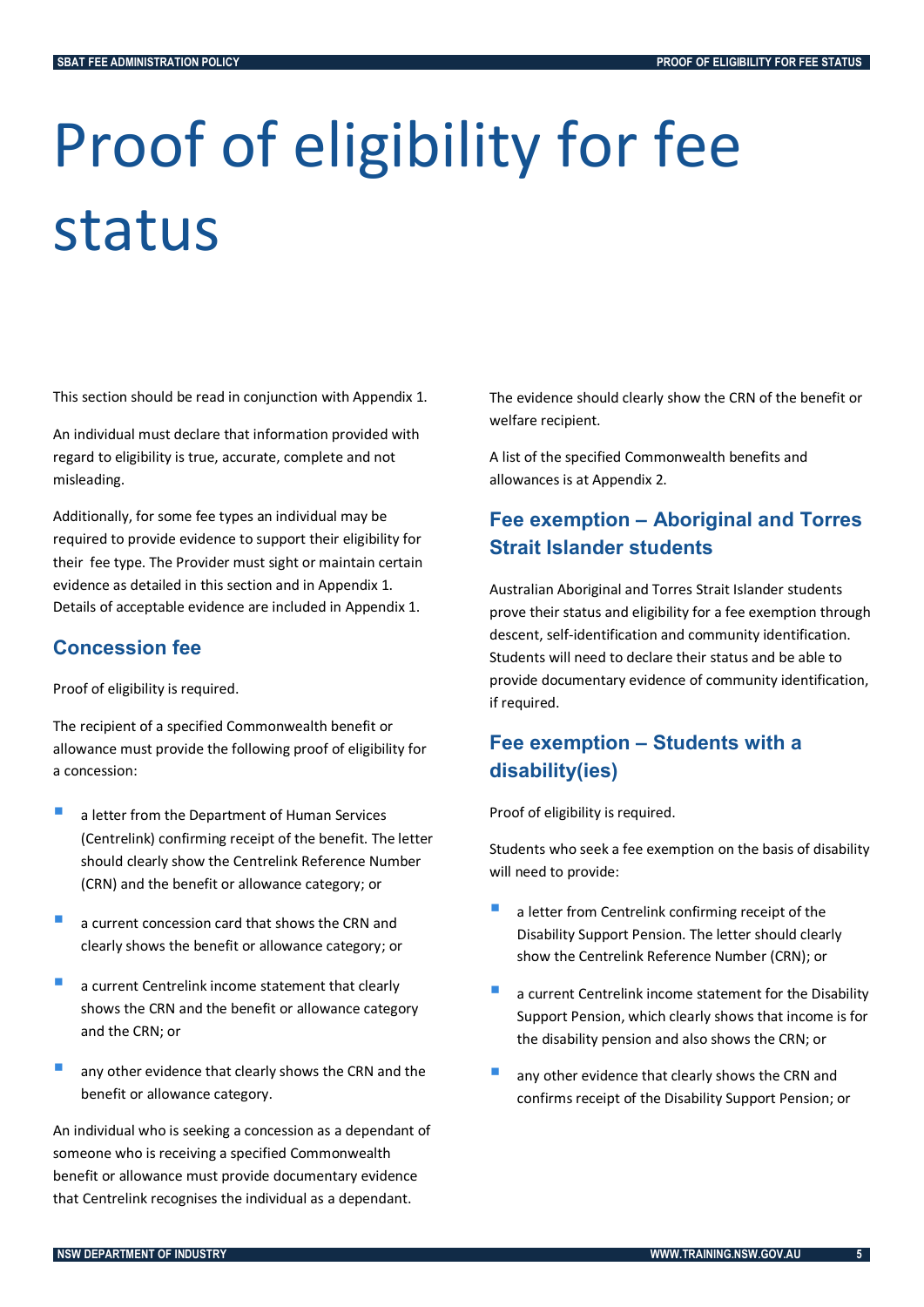- **documentary evidence of support needs due to the** their disability. This evidence must be a letter or statement from:
	- a medical practitioner; or
	- a TAFE NSW teacher consultant for students with a disability(ies), a school counsellor or special education coordinator, Centrelink, a Disability Service Provider, or a Job Capacity Assessor; or
	- a specialist allied health professional (including a rehabilitation counsellor, psychologist, speech pathologist, or occupational therapist).

# <span id="page-8-0"></span>**Fee exemption – Dependant of a person with a disability(ies)**

Proof of eligibility is required.

Students seeking an exemption as a dependant of someone who is receiving a Commonwealth Disability pension must provide documentary evidence that Centrelink recognises the individual as a dependant. The evidence should clearly show the CRN of the Disability Pension Recipient.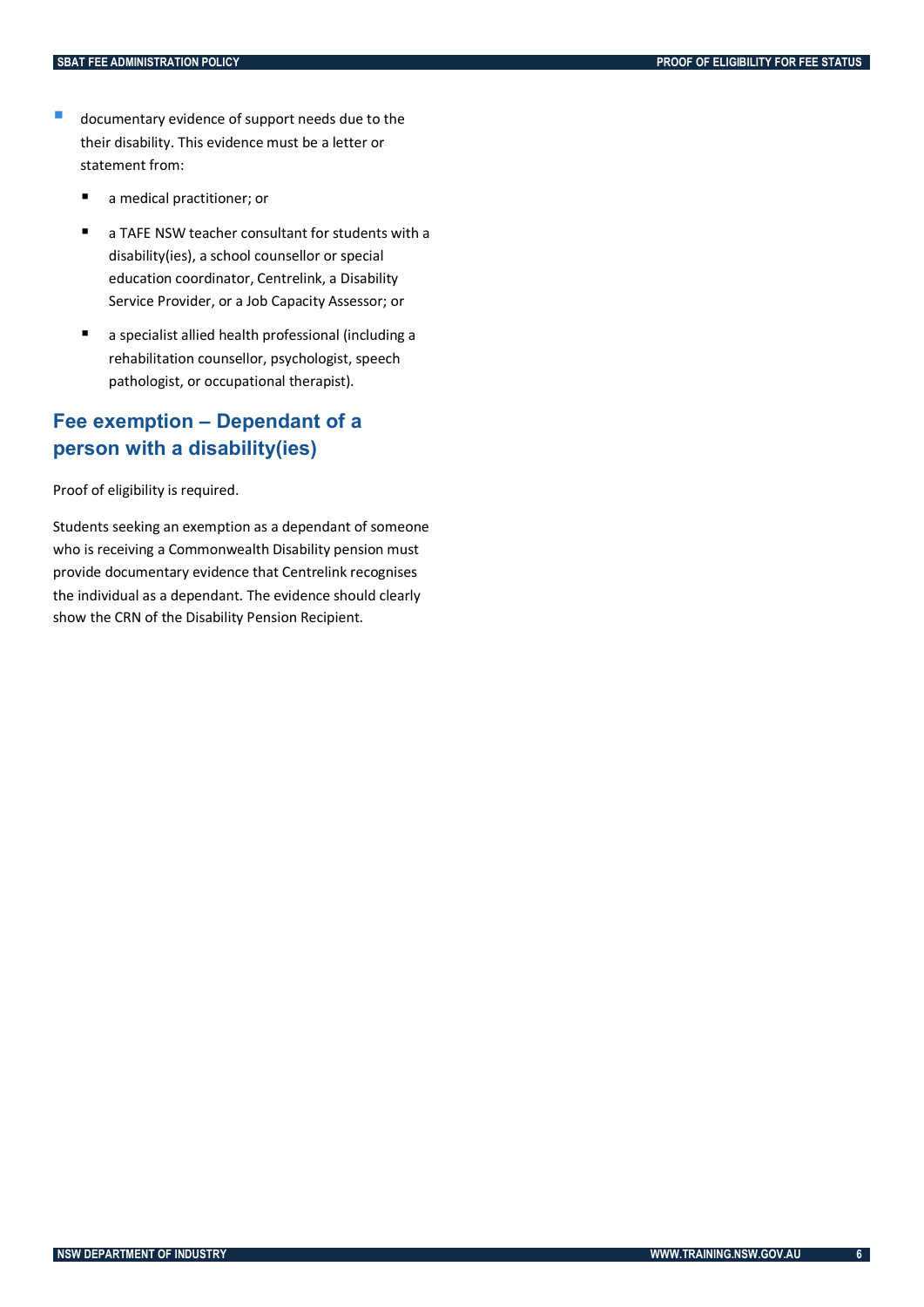# <span id="page-9-0"></span>Additional costs to students

# <span id="page-9-1"></span>**Incidental expenses**

The price of a qualification (made up of the government subsidy and student fee) will cover the total costs incurred by the Provider to deliver the training for that qualification, including assessment. However, there may be some instances of a personal cost to the student over and above the student fee. These costs include:

 essential equipment and other items that the student has the choice of acquiring from the Provider, or from a supplier other than the Provider, that become the physical property of the student, are retained by the student on completion of training, and are not consumed during the training

**Example:** chef knives, makeup kit, tool kit.

 an optional charge for an item that is not essential for the student to complete the training

**Example**: A Provider makes available standard flowers to a student for a floristry qualification to create a flower arrangement, but the student would like to use more expensive exotic flowers. The student would be required to purchase the more expensive flowers from the Provider or another supplier.

 an optional charge for an alternative form of access to an item or service that is an essential component of the training, but is otherwise made readily available at no additional fee by the Provider

**Example**: The textbook for a qualification is an online resource but a student would like a hardcopy. In this instance, the student can purchase the textbook. The textbook would become the student's personal property.

- field trips and food, transport and accommodation costs associated with the provision of field trips that form part of the training
- any textbook the student requires to undertake their qualification that is retained by the student after completion of the qualification.

For each qualification, the Provider must publish on its website any additional costs that students will or may incur and ensure that they are aware of these costs prior to enrolment.

The Provider must provide the student or employer (where relevant) with receipts for any monies collected by the Provider for incidental expenses. The Provider must retain copies of receipts issued.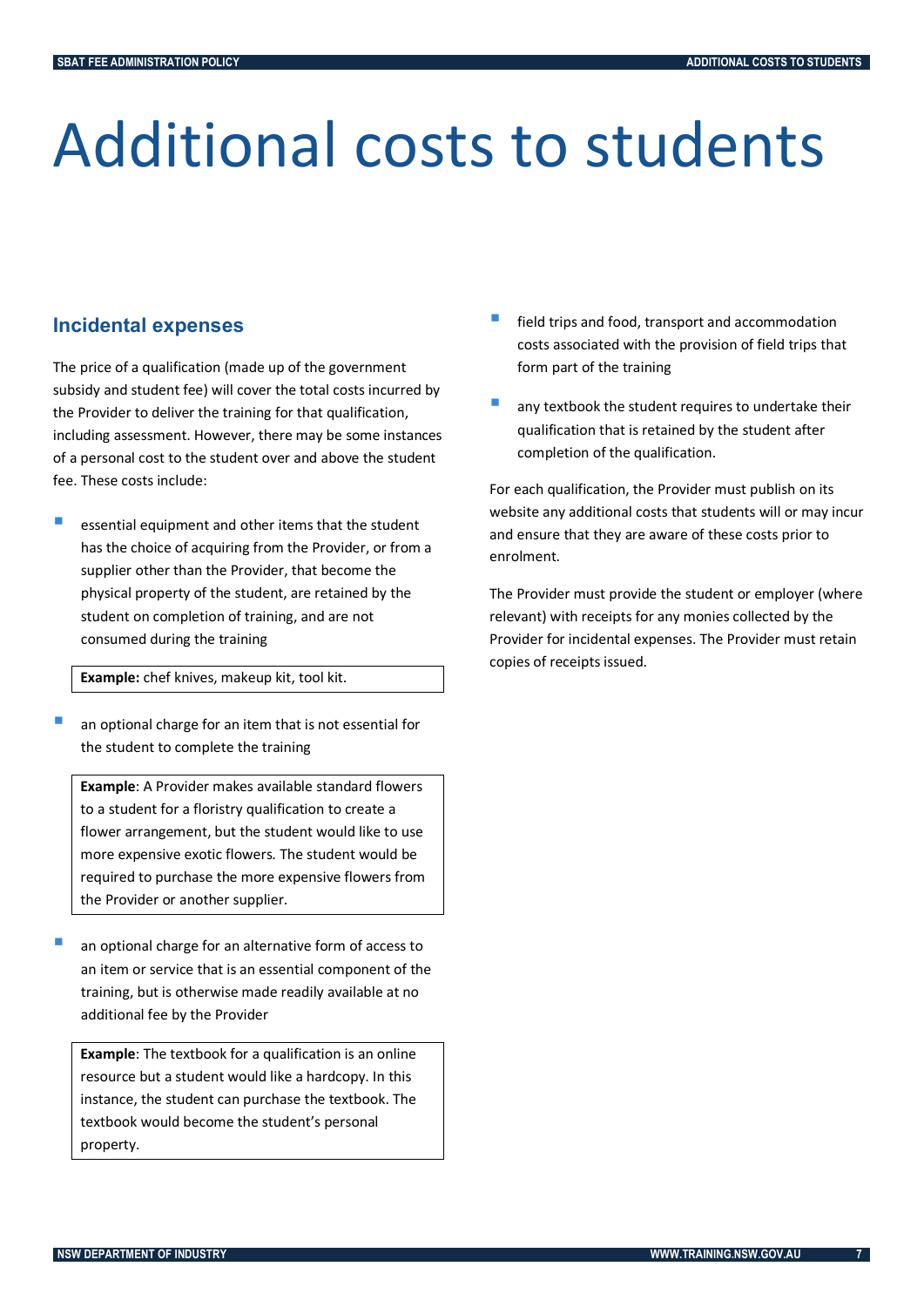# <span id="page-10-0"></span>Paying fees

# <span id="page-10-1"></span>**Levying of student fees**

School based apprentices or trainees must not be levied the student fee or any additional costs directly. The payment of student fees and any additional costs, if applicable, is managed by the student's school sector.

The Provider can determine the payment arrangements for student fees, but must publish information and inform the school sector of these arrangements before the student enrols.

Where a student does not complete the qualification while at school, for example a student undertaking a school based apprenticeship, the Provider must only levy the proportion of the student fee, via the school sector, for the proportion of the qualification undertaken whilst at school.

After finishing Year 12, the student can be directly levied the proportion of student fee for the remaining portion of the qualification that will be undertaken. The Provider must collect all fees to be paid by the student by the time they complete their subsidised training. In these instances, the Provider, or a related entity or organisation, must not pay the student fee on behalf of a student unless the Provider is also:

- the student's employer; or
- is a provider of government-funded employment services (Jobactive) and the student is a client.

There are no other circumstances whereby a Provider may pay a fee on a student's behalf.

The Provider must retain student fees that it collects or evidence that either of the two conditions above were met.

Note: The SID issued by the SBAT Enrolment facility will be retained for the duration of the students training. Specifically, where a school based apprentice continues in the apprenticeship after finishing Year 12.

#### **Subcontracting**

Where the Provider enters into a subcontracting arrangement, the subcontractor is not to charge a student fee or any additional costs. All fees and any additional costs must be levied by the Provider in accordance with this Policy.

### <span id="page-10-2"></span>**Discontinuing students**

#### **Withdrawal without penalty**

The Provider must advise the student, prior to any fees being paid, of the 'withdrawal with no penalty' cut-off date, i.e. the date by which the student can withdraw and be refunded any fees paid at enrolment. This date is determined by the Provider.

### **Withdrawal after the cut-off date without penalty**

Where a student withdraws from training, the Provider must:

- give the exiting student a statement of fees that includes all fees applied and any fees refunded, if applicable
- comply with Paragraph 9 of the Smart and Skilled Operating Guidelines.

# <span id="page-10-3"></span>**Fees for student repeat attempts to complete units of competency**

The Provider will not be paid additional subsidy for repeat attempts by a student to complete a unit of competency. The Provider must have a policy on the number of times a student can attempt to complete a unit of competency for their student fee. The Provider must make the student aware of the policy prior to or at enrolment.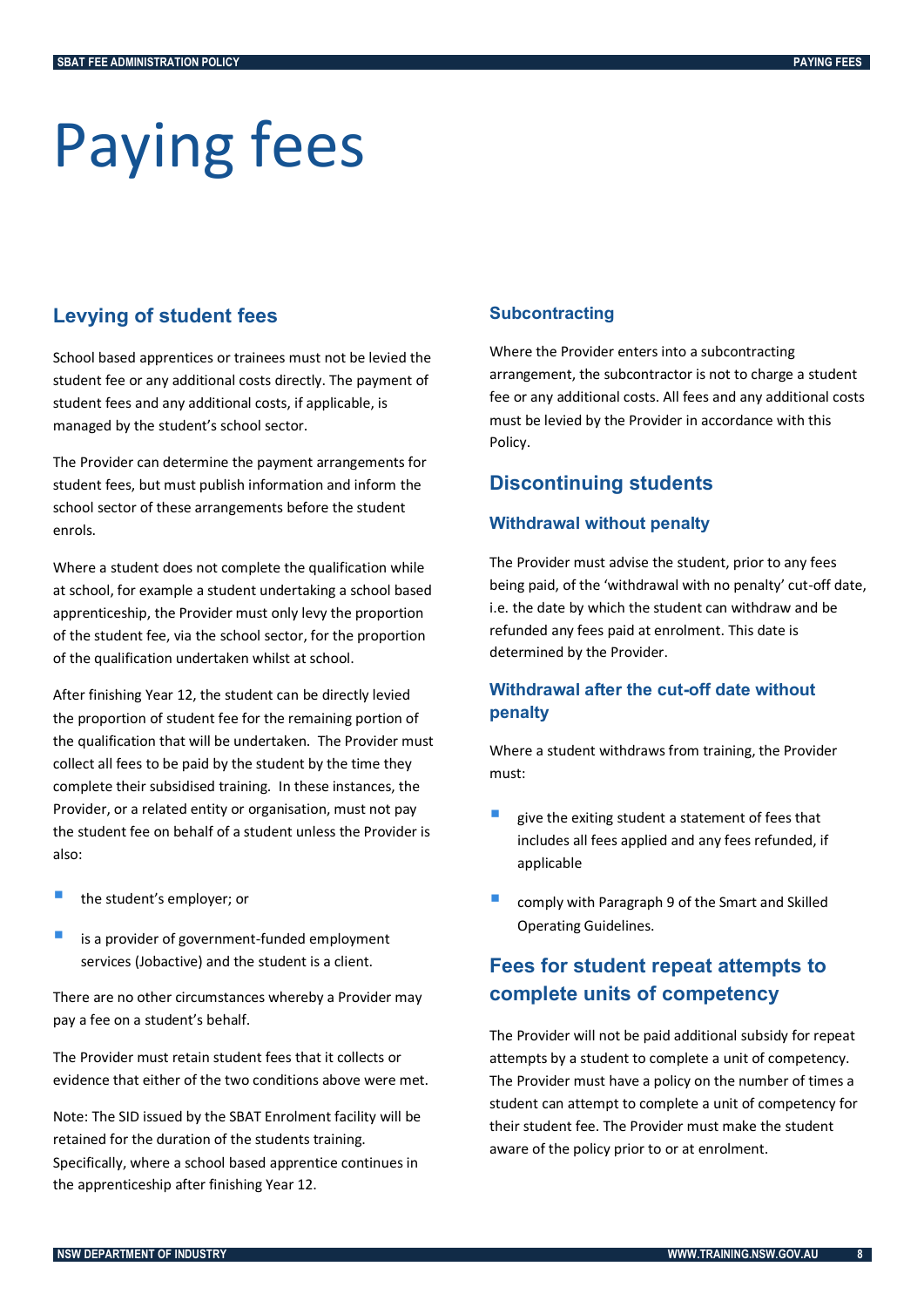### <span id="page-11-0"></span>**Fee refunds**

The Provider must have a refund policy.

The policy must include but is not limited to:

- the 'withdrawal with no penalty' cut-off date (as determined by the Provider)
- <sup>a</sup> process for refunding students who withdraw from training not of their own accord. For example, where the Provider closes or where the Provider is no longer approved to deliver SBAT training
- a process for partial refund of fees (when necessary) where recognition of prior learning and/or credit transfer has been granted.

The Provider must publish and make the student aware of the fee refund policy before enrolment.

# <span id="page-11-1"></span>**Recovery of outstanding student fees**

The Provider must have a process for the recovery of outstanding fees from a student. The Provider must publish and make the student aware of this Policy.

#### <span id="page-11-2"></span>**Changes to Student Fees**

The student will pay the fee that applies in the year when they commence training. The student will not be affected by any subsequent changes to the student fee.

#### <span id="page-11-3"></span>**Transferring students**

A student undertaking a qualification may withdraw from a qualification with one Provider approved to deliver school based apprenticeship or traineeship qualifications and transfer to another Provider approved to deliver school based apprenticeship or traineeship qualifications to complete their qualification because:

- they choose to of their own accord
- their initial Provider closes
- their initial Provider's Contract has been terminated.

#### **Students who transfer of their own accord**

Where a student transfers of their own accord from their initial Provider to another Provider to complete their training, standard credit transfer rules will apply when calculating the student fee. To do this, the student's

subsequent Provider must obtain a statement of attainment from the student (issued by the initial Provider) to determine what credit should be granted. In this situation, the student may end up contributing more towards the cost of their training.

#### **Students who transfer due to Provider closure or contract termination**

The following rules apply to a student who transfers due to a Provider's closure or the termination of a Provider's Contract:

- The fees charged in total by the two Providers cannot exceed the student fee quoted by the initial Provider.
- Where the combined fee exceeds the original fee quoted, the subsequent Provider must contact the Department to confirm fee to be charged, before enrolling the student and charging any fees. Any fee gap will be paid to the Provider by the Department.

Therefore where a student transfers from their initial approved Provider to another approved Provider to complete their training, and the transfer is not of the student's own accord, the subsequent Provider must obtain from the student:

- a statement of attainment issued by the initial Provider
- an up-to-date training plan (issued by the initial Provider) that lists all units of competency achieved, commenced but not completed, and/or not started
- a statement of fees issued by the initial Provider.

Obtaining the above documentation may not be possible where the initial provider closes. In these instances, the Provider should seek assistance from the Department to determine the student's fee.

### **Students transitioning from superseded qualifications**

Where a student is enrolled in a qualification that is superseded and the student is required to transition to the new qualification to continue training and complete and the price of the new qualification is different to that of the superseded qualification the:

- Provider will continue to be paid the subsidy for the superseded qualification
- student fee will remain the same.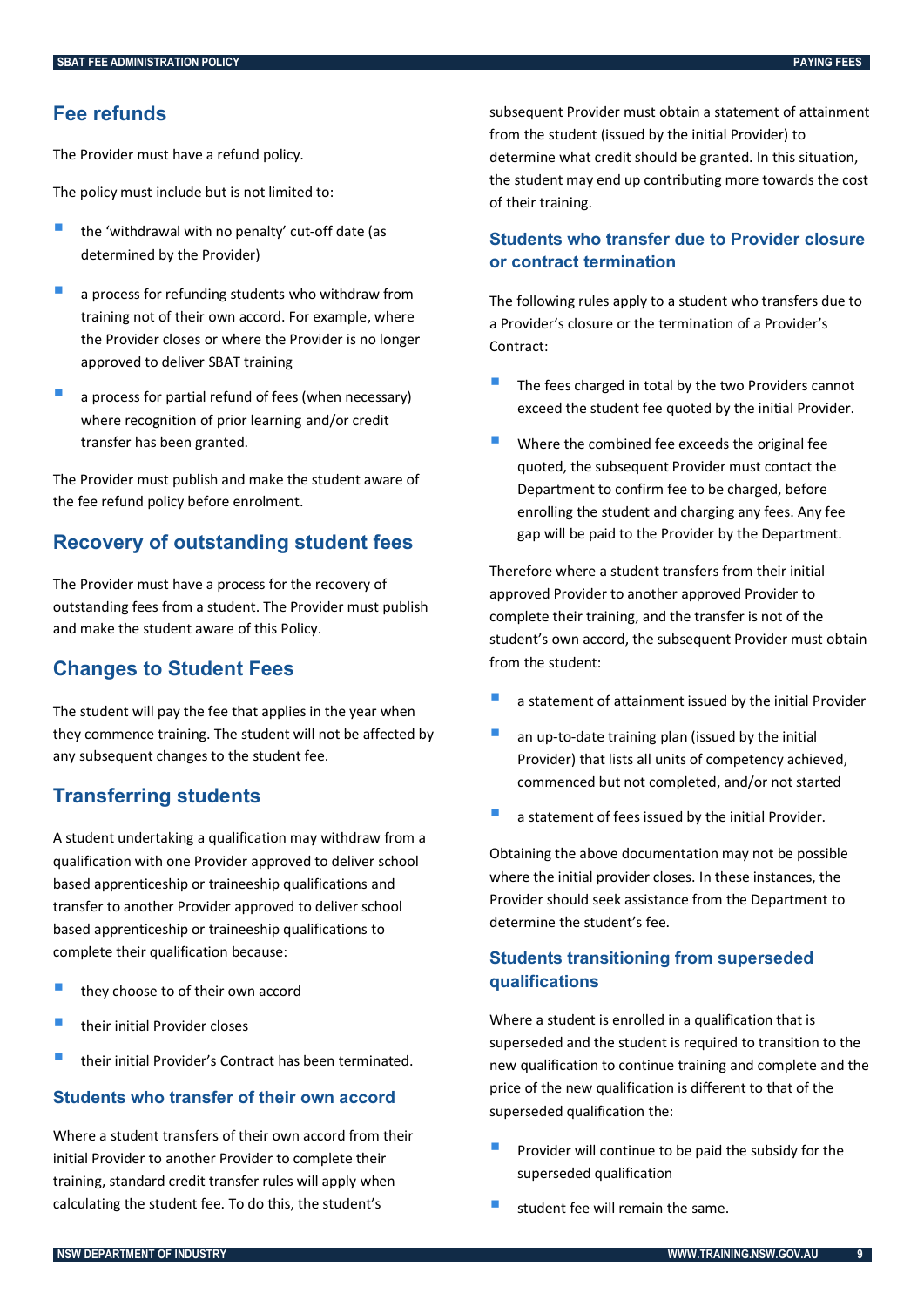### <span id="page-12-0"></span>**Fee protection mechanisms**

Where the student continues training after finishing year 12 and the provider levies the student the fee for the remainder of the training left to complete after leaving school, the Provider must comply with Clause 7.3 of the Australian Skills Quality Authority's (ASQA) *Users' Guide: Standards for Registered Training Organisations (RTOs) 2015* relating to a provider's responsibility to protect prepaid fees by learners.

Clause 7.3 states that where the RTO requires, either directly or through a third party, a prospective or current learner to prepay fees in excess of a total of \$1500 (being the threshold prepaid fee amount), the RTO must meet the requirements set out in the Requirements for Fee Protection in Schedule 6 of the Users' Guide.

The requirements set out in Schedule 6 are summarised below:

- Government entities and Australian Universities must implement a policy addressing learner fee protection arrangements.
- All other RTOs must implement one or more of the following arrangements:
	- The RTO holds an unconditional financial guarantee from a bank operating in Australia; or
	- **F** The RTO is a member of an approved Tuition Assurance Scheme approved by its VET Regulator; or
	- The RTO has any other fee protection measure approved by the VET Regulator.

RTOs may collect up to \$1,500 in prepaid fees from a learner without needing to take any action to protect these fees.

The Users' Guide can be found here:

[www.asqa.gov.au/verve/\\_resources/Users\\_Guide\\_to\\_the\\_Stan](http://www.asqa.gov.au/verve/_resources/Users_Guide_to_the_Standards_for_Registered_Training_Organisations_RTOs_2015.pdf) dards for Registered Training Organisations RTOs 2015.pdf

Where any changes are made to ASQA's requirements for the protection of student fees, these override fee protection obligations set out in the Smart and Skilled Fee Administration Policy.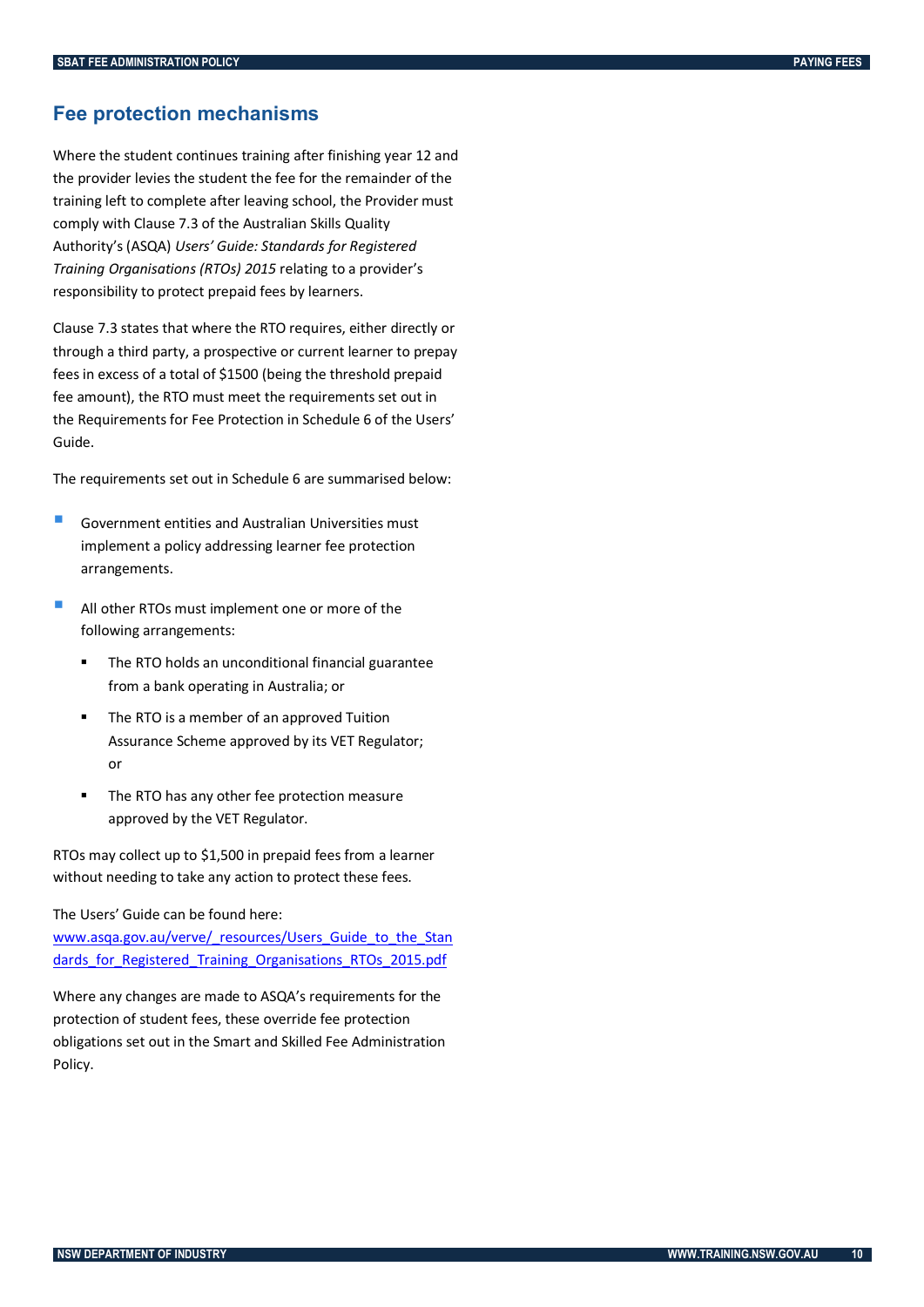# <span id="page-13-0"></span>Student access to fee policies

# <span id="page-13-1"></span>**School Based Apprenticeships and Traineeships Program Fee Administration Policy**

The Provider must give the student and the relevant school sector access to this Policy before or at the time of enrolment.

# <span id="page-13-2"></span>**Provider's policies**

As listed throughout this document the Provider must also make the student and the relevant school sector aware of its policies or processes on:

- $\blacksquare$  evidence required fee exemptions and concessions where relevant
- **Withdrawal without penalty**
- **P** repeat attempts to complete a unit of competency
- fee refunds
- recovery of outstanding fees
- levying of student fees.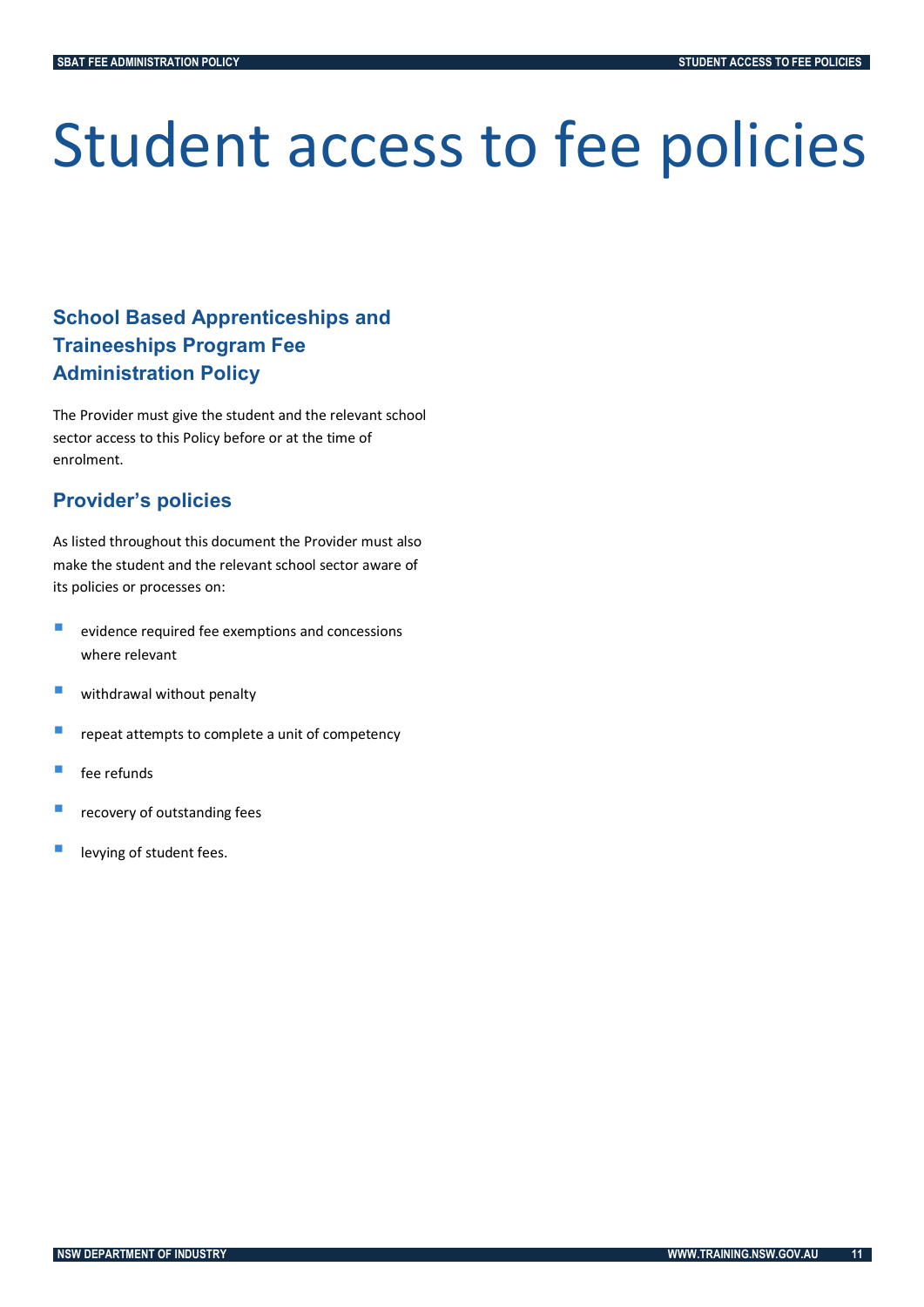# <span id="page-14-0"></span>Appendices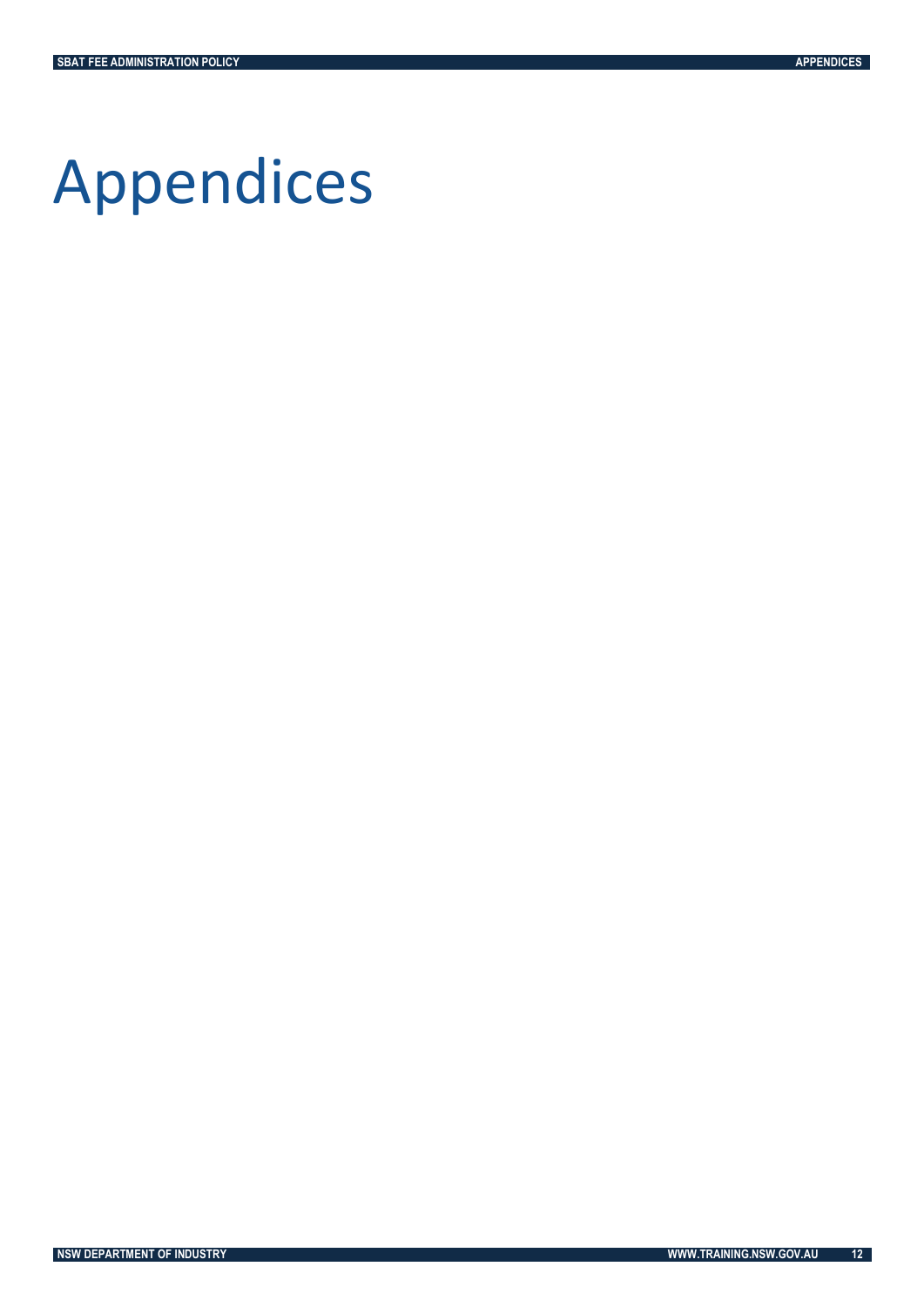# <span id="page-15-0"></span>**Appendix 1: Proof of eligibility for school based apprentices and trainees - Acceptable evidence (Should be read in conjunction with the "Proof of Eligibility for Fee Status" section)**

| <b>Requirement</b>                                                                               | <b>Evidence</b>                                                                                                                                            | <b>Evidence sighted or copy</b><br>of evidence maintained                                                                             |  |  |  |
|--------------------------------------------------------------------------------------------------|------------------------------------------------------------------------------------------------------------------------------------------------------------|---------------------------------------------------------------------------------------------------------------------------------------|--|--|--|
| Proof of Identity/Personal and Program eligibility:                                              |                                                                                                                                                            |                                                                                                                                       |  |  |  |
| <b>Proof Identity</b>                                                                            | School enrolment                                                                                                                                           | Yes                                                                                                                                   |  |  |  |
| <b>Registration as a NSW</b><br><b>School based apprentice</b><br>or NSW School based<br>trainee | TCID - Department check against Training Contract<br>details in Training Services NSW database                                                             | Student declaration/signature<br>at enrolment.<br>Note: Evidence may be<br>requested at provider's<br>discretion or at the request of |  |  |  |
|                                                                                                  |                                                                                                                                                            | the Department                                                                                                                        |  |  |  |
| <b>Concessions/exemptions:</b>                                                                   |                                                                                                                                                            |                                                                                                                                       |  |  |  |
| <b>Exemption: Aboriginality</b>                                                                  | N/A                                                                                                                                                        | Student declaration/signature                                                                                                         |  |  |  |
|                                                                                                  |                                                                                                                                                            | This declaration also covers<br>proof of Australian citizenship                                                                       |  |  |  |
| <b>Exemption: Disability</b>                                                                     | letter or statement from medical practitioner, or<br>٠<br>appropriate government agency or relevant<br>specialist allied health professional; or           | Yes for all types of evidence                                                                                                         |  |  |  |
|                                                                                                  | proof of dependency status on a recipient of a<br>$\bullet$<br>Disability Support Pension - Centrelink<br>evidence                                         | Yes                                                                                                                                   |  |  |  |
| <b>Concession</b>                                                                                | proof of dependency status on a recipient of a<br>specified Commonwealth allowance or benefit -<br>Centrelink evidence                                     | Yes for all types of evidence                                                                                                         |  |  |  |
| <b>Loading to Provider:</b>                                                                      |                                                                                                                                                            |                                                                                                                                       |  |  |  |
| <b>Needs Loading:</b><br>Aboriginality                                                           | Students that meet eligibility/evidence requirements<br>for fee exemption based on Aboriginality will<br>automatically attract a loading. (See also above) | Yes                                                                                                                                   |  |  |  |
| <b>Needs Loading: Disability</b>                                                                 | Students that meet the following eligibility/evidence<br>requirements for fee exemption based on Disability<br>will automatically attract a loading:       | Yes                                                                                                                                   |  |  |  |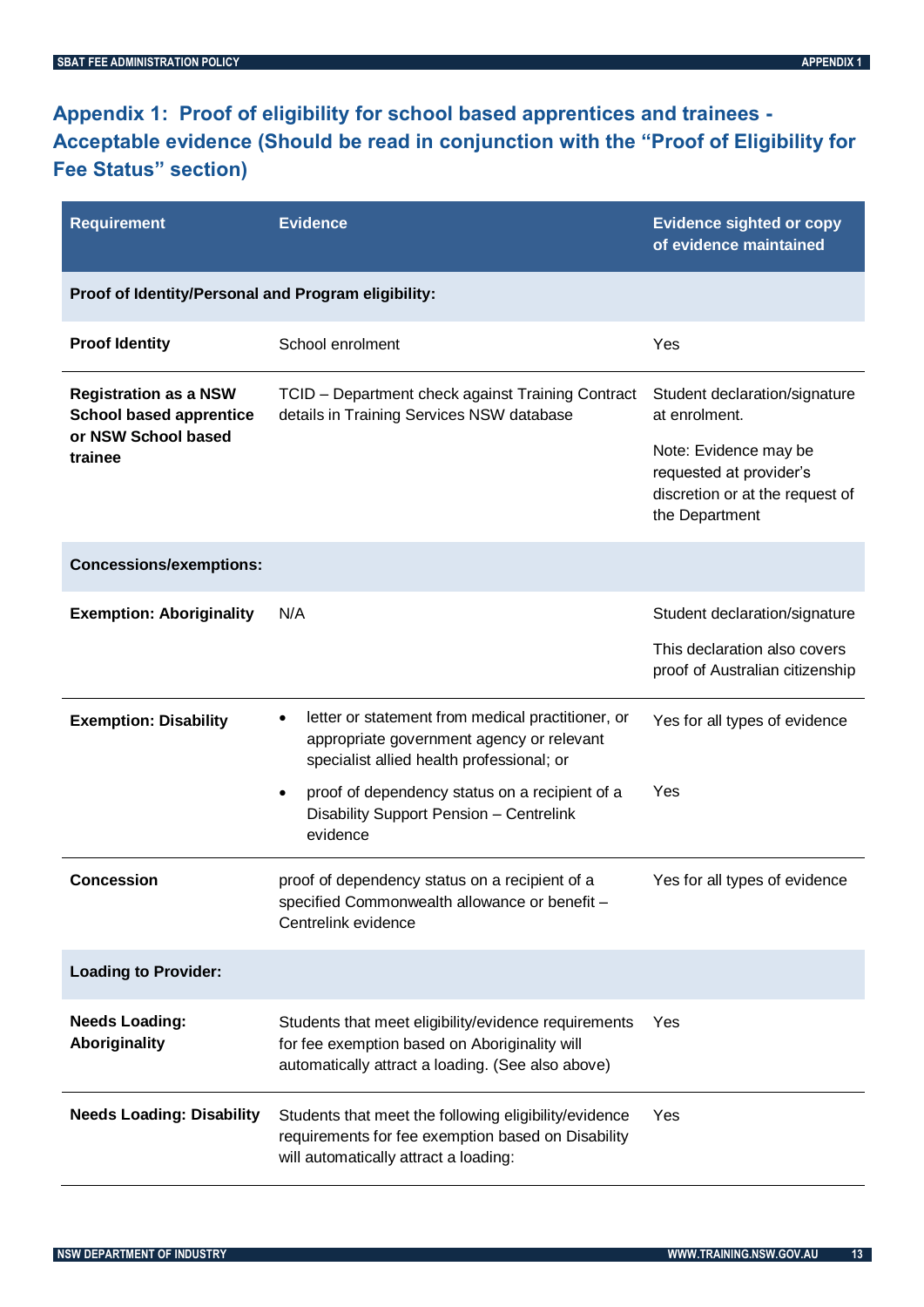| <b>Requirement</b>                                                             | <b>Evidence</b>                                                                                                                                                                                                                                         | <b>Evidence sighted or copy</b><br>of evidence maintained |
|--------------------------------------------------------------------------------|---------------------------------------------------------------------------------------------------------------------------------------------------------------------------------------------------------------------------------------------------------|-----------------------------------------------------------|
|                                                                                | letter or statement from medical<br>$\bullet$<br>practitioner, or appropriate government<br>agency or relevant specialist allied health<br>professional.<br>Note: Dependants of a recipient of a Disability Support Pension do<br>not attract a loading |                                                           |
| <b>Location Loading:</b><br><b>Residential address -</b><br>regional or remote | Any Commonwealth or NSW Government issued<br>document providing evidence of living location, or<br>employer-issued document confirming employment<br>in NSW.                                                                                            | Student declaration/signature                             |

#### **Comments:**

- Students may identify as:
	- **An Australian Aboriginal or Torres Strait Islander**
	- $\blacksquare$  A student with a disability(ies)
	- Recipient of a specified Commonwealth Government welfare benefit or allowance

at any time in which they are undertaking training. However, providers are encouraged to make every effort to ensure students correctly identify at the time of enrolment.

 Where evidence is sighted but not kept, a record that confirms sighting of the evidence, dated and signed by a person authorised by the Provider, must be maintained.

Where the evidence, provided by the student, is a copy of the original, the copy must be certified by a person who is on the list of approved witnesses who can verify documents. A list of which is available at the Commonwealth Attorney General's Department website at: [ag.gov.au/Publications/Pages/Statutorydeclarationsignatorylist.aspx.](http://www.ag.gov.au/Publications/Pages/Statutorydeclarationsignatorylist.aspx)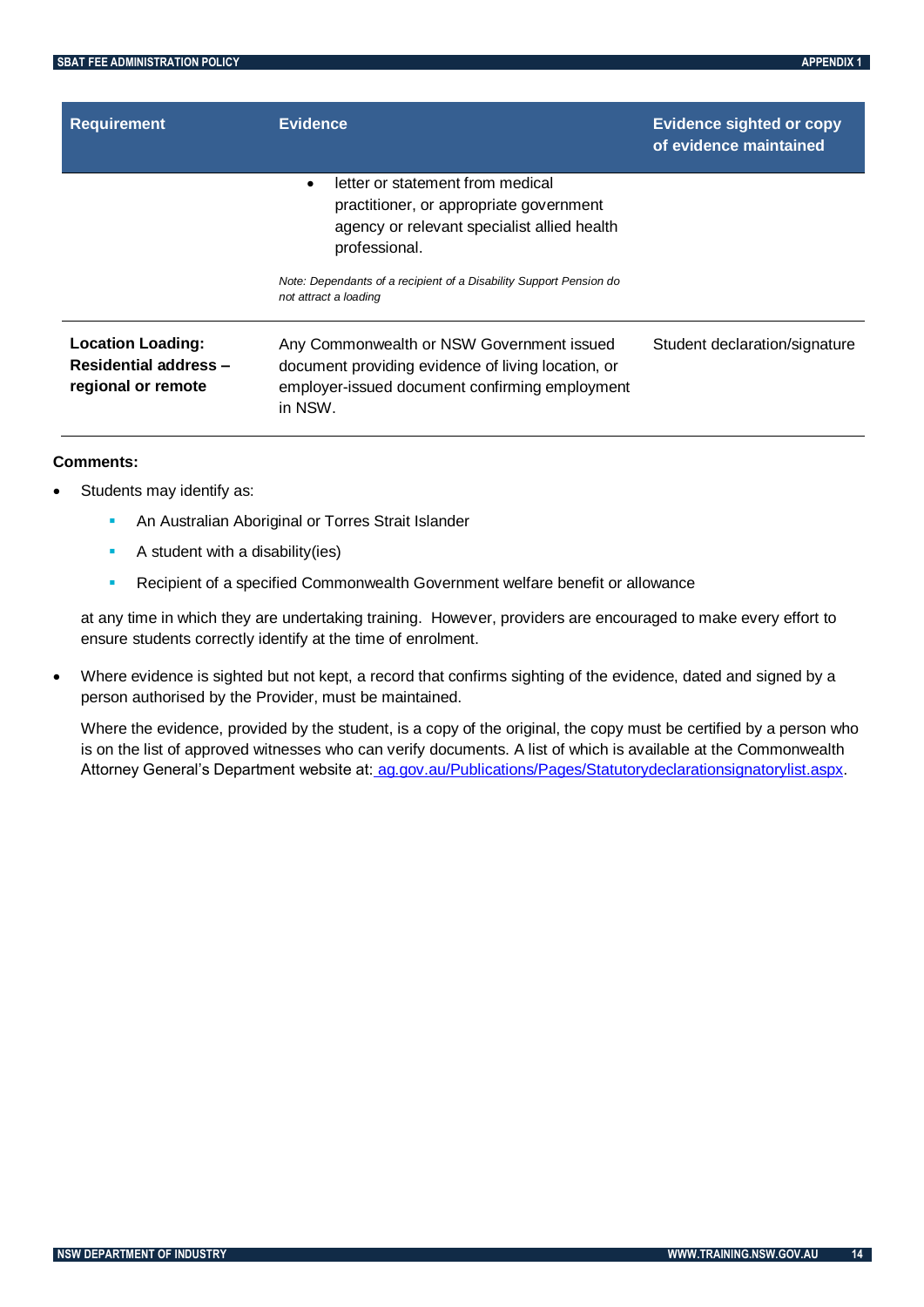# <span id="page-17-0"></span>**Appendix 2: Specified Commonwealth benefits and allowances for concession fees**

|                                                 | <b>Commonwealth benefits and allowances</b> |
|-------------------------------------------------|---------------------------------------------|
| <b>Age Pension</b>                              | <b>Austudy</b>                              |
| $\bullet$                                       | $\bullet$                                   |
| <b>Carer Payment</b>                            | <b>Disability Support Pension</b>           |
| ٠                                               | $\bullet$                                   |
| <b>Family Tax Benefit Part A (maximum rate)</b> | <b>Farm Household Allowance</b>             |
| $\bullet$                                       | $\bullet$                                   |
| <b>Newstart Allowance</b>                       | <b>Parenting Payment (Single)</b>           |
| $\bullet$                                       | $\bullet$                                   |
| <b>Sickness Allowance</b>                       | <b>Special Benefit</b>                      |
| $\bullet$                                       | $\bullet$                                   |
| <b>Veterans' Affairs Pensions</b>               | <b>Veterans' Children Education Scheme</b>  |
| $\bullet$                                       | $\bullet$                                   |
| <b>Widow Allowance</b>                          | <b>Widow B Pension</b>                      |
| $\bullet$                                       | $\bullet$                                   |
| <b>Wife Pension</b>                             | <b>Youth Allowance</b>                      |

#### **Comments:**

- A NSW Apprentice on a Newstart Allowance or a NSW Apprentice who is the dependant of a person receiving a Newstart Allowance is not eligible for a concession fee.
- A NSW New Entrant Trainee on a Newstart Allowance or a NSW New Entrant who is the dependant of a person receiving a Newstart Allowance is not eligible for a concession fee.
- The Carer Payment is a specific benefit paid by the Commonwealth Government; this category does not include the Carer Allowance or Carer Adjustment Payment.